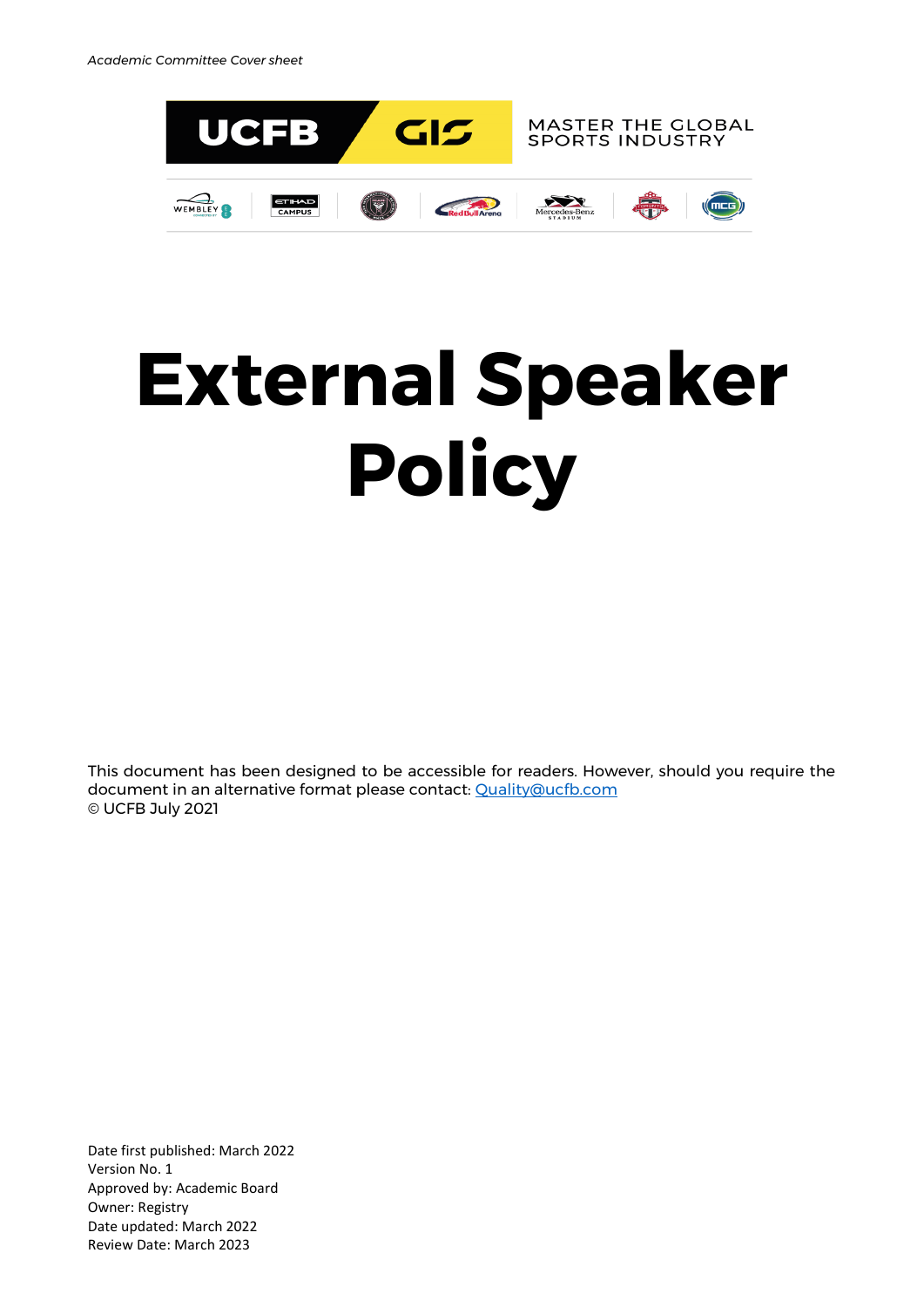**Contents [Introduction](#page-2-0)** 3 **[Purpose](#page-2-1)** 3 **[Freedom of Speech](#page-2-2)** 3 **[Prevent Duty](#page-2-3)** 3 **[Definition](#page-2-4)** 3 **[Organising an external speaker](#page-3-0)** 4 **[Managing external speakers and attendees](#page-4-0)** 5 **[Conduct](#page-4-1)** 5 **[Referral Panel](#page-5-0)** 6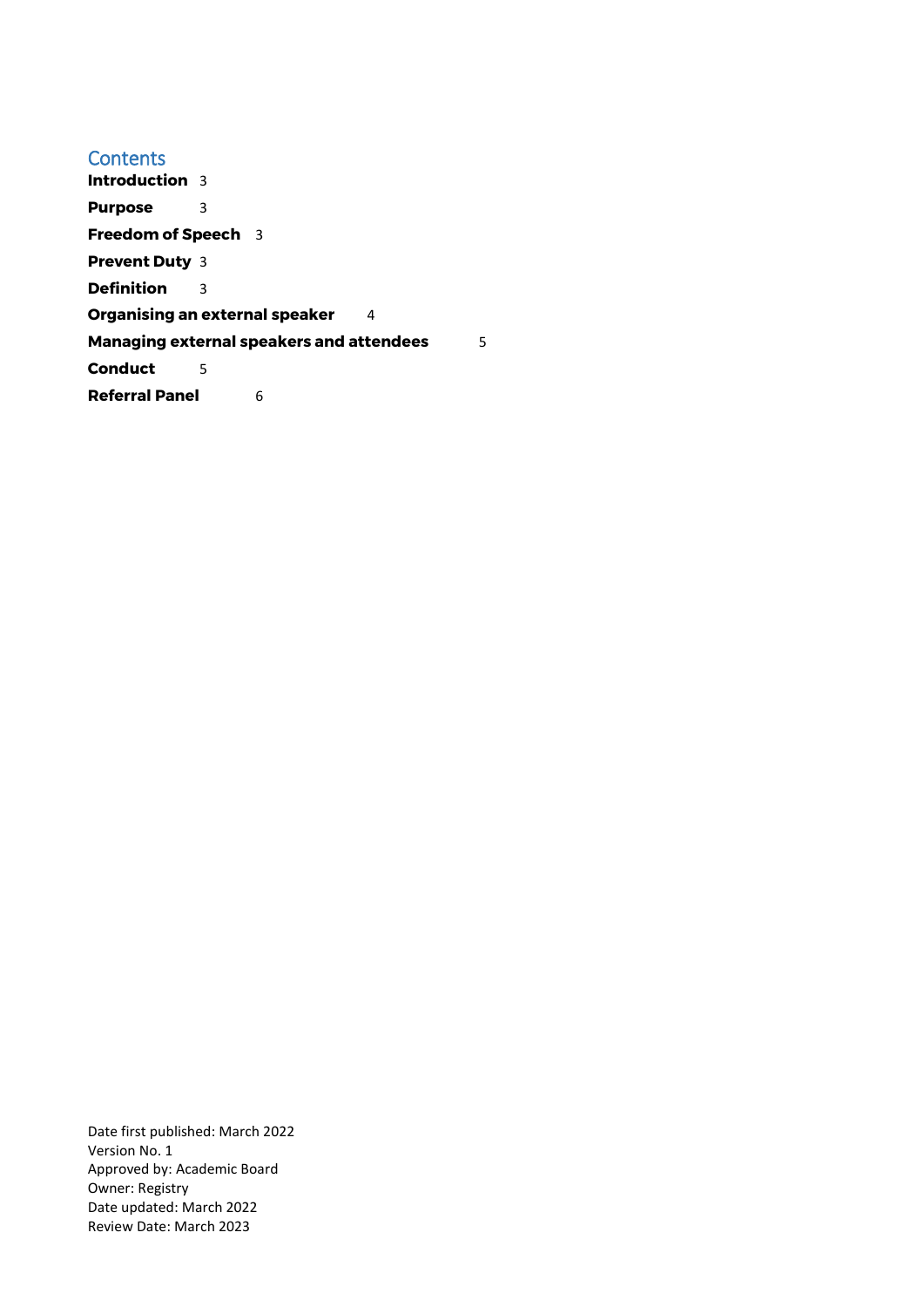# <span id="page-2-0"></span>**Introduction**

UCFB/GIS (the 'institution') prides itself as an institution that regularly welcomes visiting speakers to its campuses. Our students regularly have the opportunity to hear from leading figures in the sports and business world as part of the Careers and Employability offer at UCFB/GIS.

<span id="page-2-1"></span>Such speakers bring great diversity of experience, insight and opinion, enriching our events and activities and sparking discussion and debate amongst our students.

### **Purpose**

The policy applies to the whole UCFB/GIS community which includes staff, students, and external visitors. It is intended to act as a guide to external speakers to ensure that they can enjoy freedom of speech through discussion, debate and challenge around their chosen topic whilst at the same time ensuring that the institution complies with all relevant current legislation.

<span id="page-2-2"></span>This policy also gives guidance to UCFB/GIS staff that are organising external speakers.

#### **Freedom of Speech**

At UCFB/GIS, we understand the importance of securing freedom of speech and that the concept of imposing limitations has the potential to provoke strong opinions.

We believe that open, challenging debates rather than silencing the views of those we do not agree with helps to build tolerance and address prejudice and discrimination. This Policy takes steps to secure academic freedom, and freedom of speech, and is subject to the duty of the Higher Education and Research Act 2017.

The institution expects external speakers to act in accordance with the law and not to breach the lawful rights of others.

We have a duty to ensure the safety and welfare of our staff, students and communities. The freedom to express views needs to be balanced with the need to secure freedom from harm for students and communities. We want all of our events, activities and initiatives to be safe; without risk to the reputation of the institution; and within the law.

#### <span id="page-2-3"></span>**Prevent Duty**

Section 26(1) of the Counter-Terrorism and Security Act 2015 ("the Act") imposes a duty on Higher Education Institutions when exercising their functions, to have due regard to the need to prevent people from being drawn into terrorism. This operates in conjunction with the HEI's commitment to freedom of speech and the rationality underpinning the advancement of knowledge.

# <span id="page-2-4"></span>**Definition**

An 'external speaker' or 'visitor' is used to describe any individual or organisation who is not a student or staff member of UCFB/GIS, or one of its contracted partners, and who has been invited to speak to students and/or staff. This includes any individual who is a student or staff member from another institution. It also includes the main contact from any external venue-hire client who is paying to use UCFB/GIS facilities.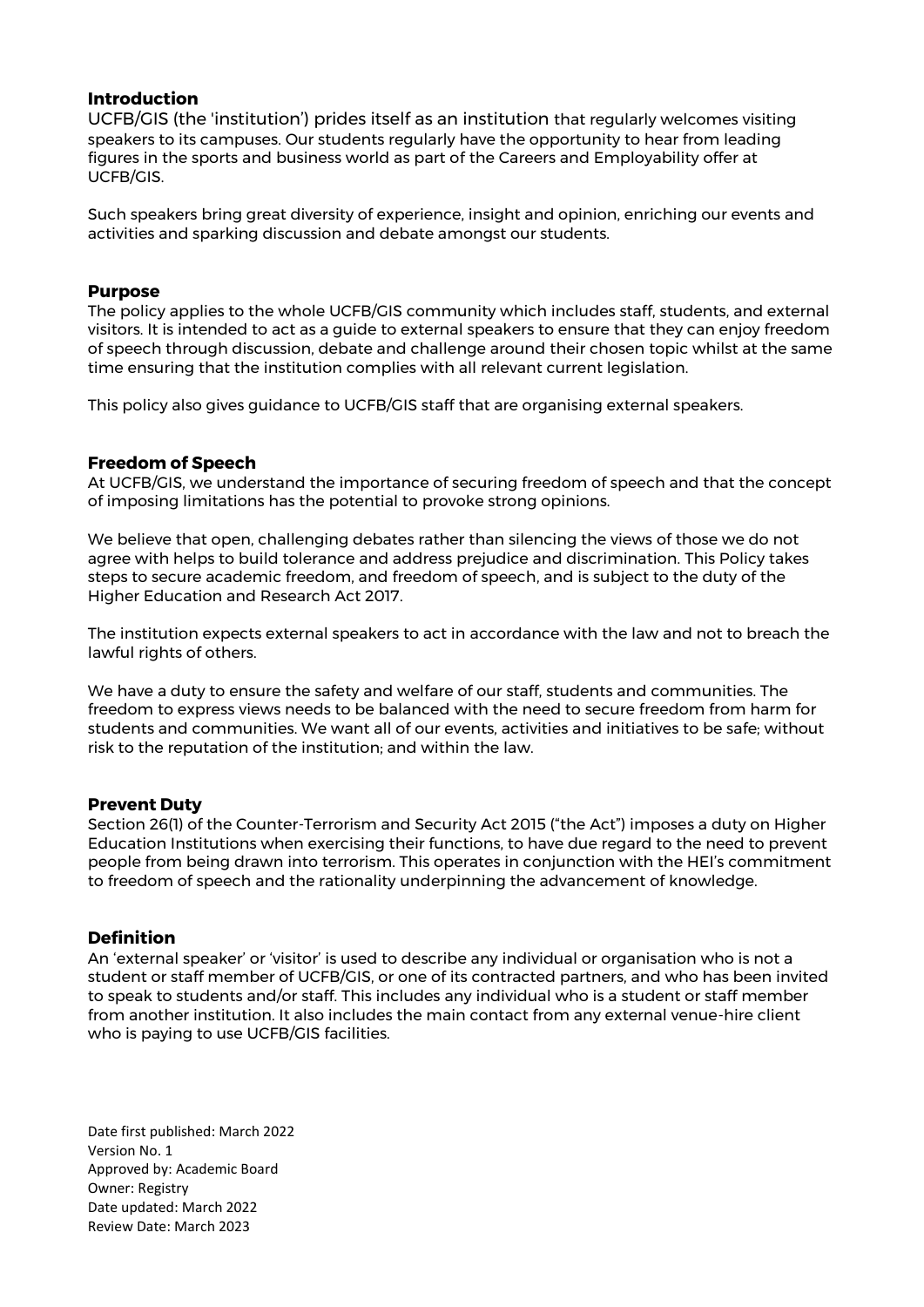An 'event' is any event, presentation, visit, activity or initiative organised by a student group/society, individual or staff member that is being held on UCFB/GIS premises or where the institution is being represented by a stand on non-institution premises e.g. at an exhibition, school event or fair, or held online. It includes events where external speakers are streamed live into an event or a pre-recorded film is shown. It also includes activity being held on UCFB/GIS premises but organised by external venue hire clients

### <span id="page-3-0"></span>**Organising an external speaker**

External speakers may be arranged by any member of the staff or student body and the booking will be registered on a central record of all invited speakers by the Employability & Career Planning team. It is incumbent on the UCFB/GIS staff or student member to conduct a background check before arranging for an external speaker. This can be done through various methods including, for example, internet search engines, social media etc. Once completed, the booking form will need to be signed off by the arranger's line manager (or Course Leader for a student). If there is any doubt as to the suitability of the external speaker, the booking request should be forwarded to the Referral Panel for consideration.

Speakers will be booked with the aim of providing students an engaging and insightful experience that is relevant to their area of study or future education and career opportunities. All invited speakers should be made aware of the UCFB/GIS External Speaker, and Academic Freedom Policies and agree to abide by the principles set out within.

All external speakers will be made aware of their target audience and will agree topics for discussion with the event organisor(s) prior to the event. UCFB/GIS will aim to mitigate any risks involved and will risk assess any topics which are deemed to be controversial. These may include topics that are of a religious or political nature.

Considerations will be taken if such topics are deemed to risk the safety of the speaker, attendees and/or the institution's reputation and if so, the decision will be referred to the Referral Panel\*. UCFB/GIS reserves the right to cancel, prohibit or delay any booking with external speakers if the policy is not followed, requested information not produced, or if health, safety and security criteria cannot be met.

To avoid any doubt as to the suitability of speakers, the following list of proscriptions (which are not exhaustive) shall be applied:

- Any person or group on/or linked to the UK Government list of proscribed terror organisations, as described at: [https://www.gov.uk/government/publications/proscribed-terror-groups-or-organisations--](https://www.gov.uk/government/publications/proscribed-terror-groups-or-organisations--2/proscribed-terrorist-groups-or-organisations-accessible-version) [2/proscribed-terrorist-groups-or-organisations-accessible-version](https://www.gov.uk/government/publications/proscribed-terror-groups-or-organisations--2/proscribed-terrorist-groups-or-organisations-accessible-version)
- Talks by organisations generally considered to be extremist
- Any speaker who is known to have spoken previously at another institution on a topic that has caused fear or intimidation of students or staff
- Any speaker accepted in mainstream reporting lines as being highly controversial
- Any links to any person or group that has been connected with any controversy of a negative or positive nature **and** who has significant profile and attracts a following that could create crowd control and health and safety issues
- Speakers from a political party during an election purdah.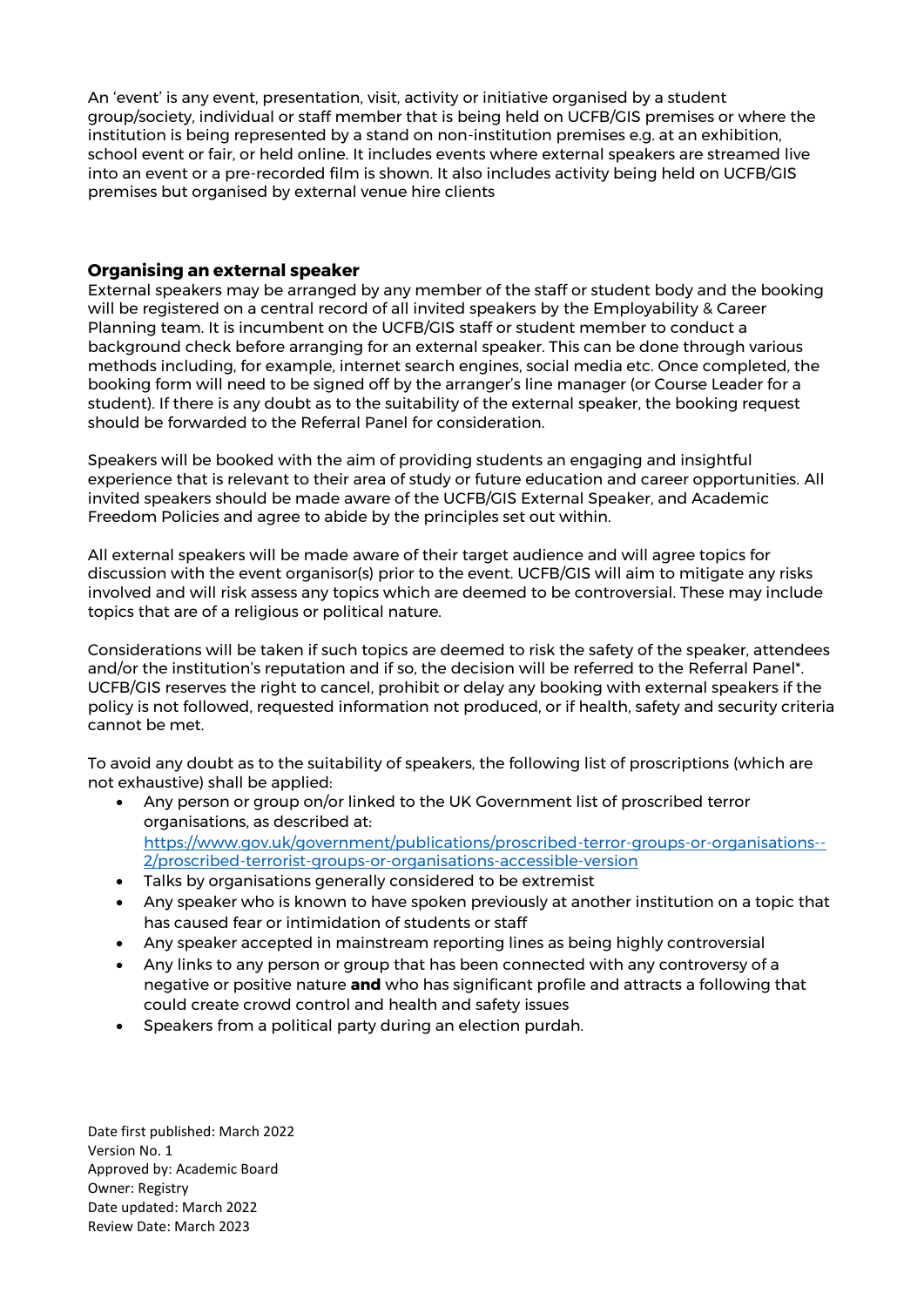\*In the event of referral, one of the following decisions will be made, with the approval of the Referral Panel:

- a) To fully permit the event with the external speaker to go ahead unrestricted
- b) To not permit the event with the external speaker to go ahead
- c) To not permit the external speaker to attend the event (if it is a wider event)
- d) To permit the event with the external speaker to go ahead on the basis of regulatory steps designed to reduce risk. These may include observation; independent filming; the inclusion of opportunities to debate or challenge the view being held
- e) To make direct referral via the Channel Initiative to the local constabulary.

#### <span id="page-4-0"></span>**Managing external speakers and attendees**

It is the responsibility of the event organiser to ensure all procedures are put into place in order for an event to run smoothly on the day. This will include ensuring the external guest has a nominated person to meet and greet them on the day and that they have a positive experience when visiting the institution. The event organiser should also ensure rooms are booked and prepared for delivery and that any IT support is available.

Management of attendees should also be considered and factored into any pre-planning and communication. This may include asking attendees to take their seats early for larger events in order to manage entry to the event.

During the event all speakers and attendees are expected to act with civility, consideration and respect for others in the institution

# <span id="page-4-1"></span>**Conduct**

External speakers are expected to act in accordance to the law and not to breach the lawful rights of others. Speakers are expected to:

- Abide by the venue's health and safety instructions
- Comply with the UCFB/GIS Academic Freedom Policy
- Be open to challenge and questioning in the spirit of academic debate
- Give due consideration to any questions sent in advance, where necessary

During an event, speakers should not:

- Use inappropriate language
- Advocate or incite hatred or violence or encourage breaking the law
- Encourage, glorify or promote any acts of terrorism including individuals, groups or organisations that support such acts
- Discriminate against anyone on the grounds of age, disability, gender reassignment, marriage and civil partnership, pregnancy and maternity, race, religion or belief, sex, sexual orientation
- Discriminate against anyone on the grounds of pregnancy or maternity
- Defame any person or organisation
- Raise or gather funds for any external organisation without the express permission of UCFB/GIS.